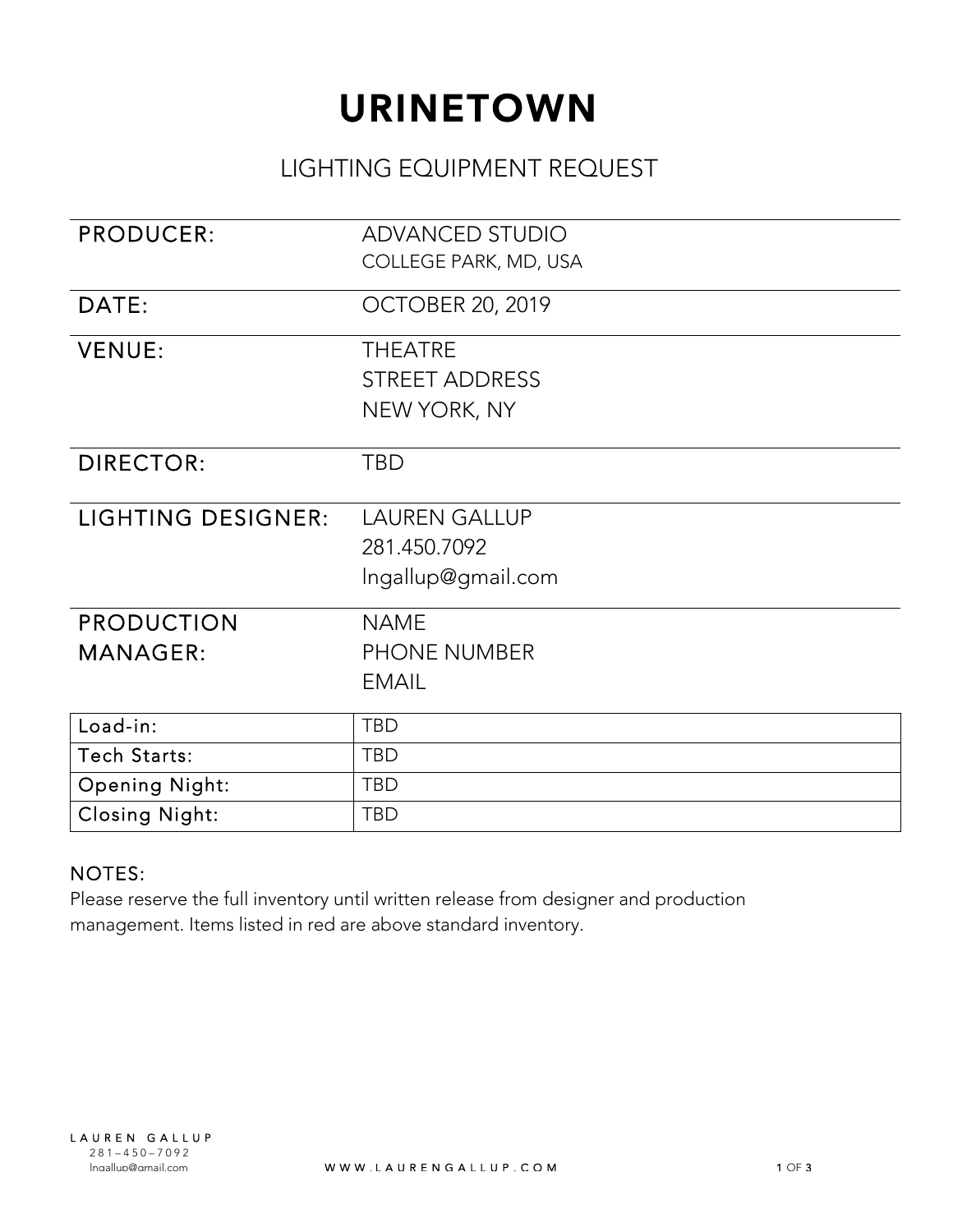#### UNITS

| Qty            |    |    | Item(s)                              |
|----------------|----|----|--------------------------------------|
| v <sub>1</sub> | v2 | v3 |                                      |
| 12             |    |    | ColorSource Deep Blue                |
| <b>TBD</b>     |    |    | "Inky" 3" Fresnels                   |
| TBD            |    |    | <b>Birdies</b>                       |
| 2              |    |    | Robert Juliat Crickets*              |
|                |    |    | *Please discuss dressing options     |
| 16             |    |    | Altman Mini Strips                   |
| 24             |    |    | Mini Tens                            |
| 10             |    |    | 2K Fresnels                          |
| 12             |    |    | 14" Focusable Scoops                 |
| 30             |    |    | Source Four Pars 575w, Lens TBD      |
| 60             |    |    | Source Four 750w bodies, barrels TBD |

# MOVING LIGHTS

| Oty      | Oty | Item(s)                    |
|----------|-----|----------------------------|
| $\vee$ 1 |     |                            |
|          |     | <b>MAC Encore Profiles</b> |
|          |     | Rosco IQ                   |
|          |     | DMX Iris                   |

#### **EFFECTS**

| Qty      |  | Oty Oty Item(s)      |
|----------|--|----------------------|
| $\vee$ 1 |  |                      |
|          |  | MDG Atmosphere Hazer |
|          |  | Viper Foggers        |

# ADDITIONAL POSITIONS

|    |  | Item(s)                             |
|----|--|-------------------------------------|
|    |  |                                     |
| 16 |  | Onstage Booms ~6' - 12'             |
|    |  | <sup>'</sup> Goal Posts (2-3 Rungs) |
| Ô  |  | ~37' Side Pipes                     |